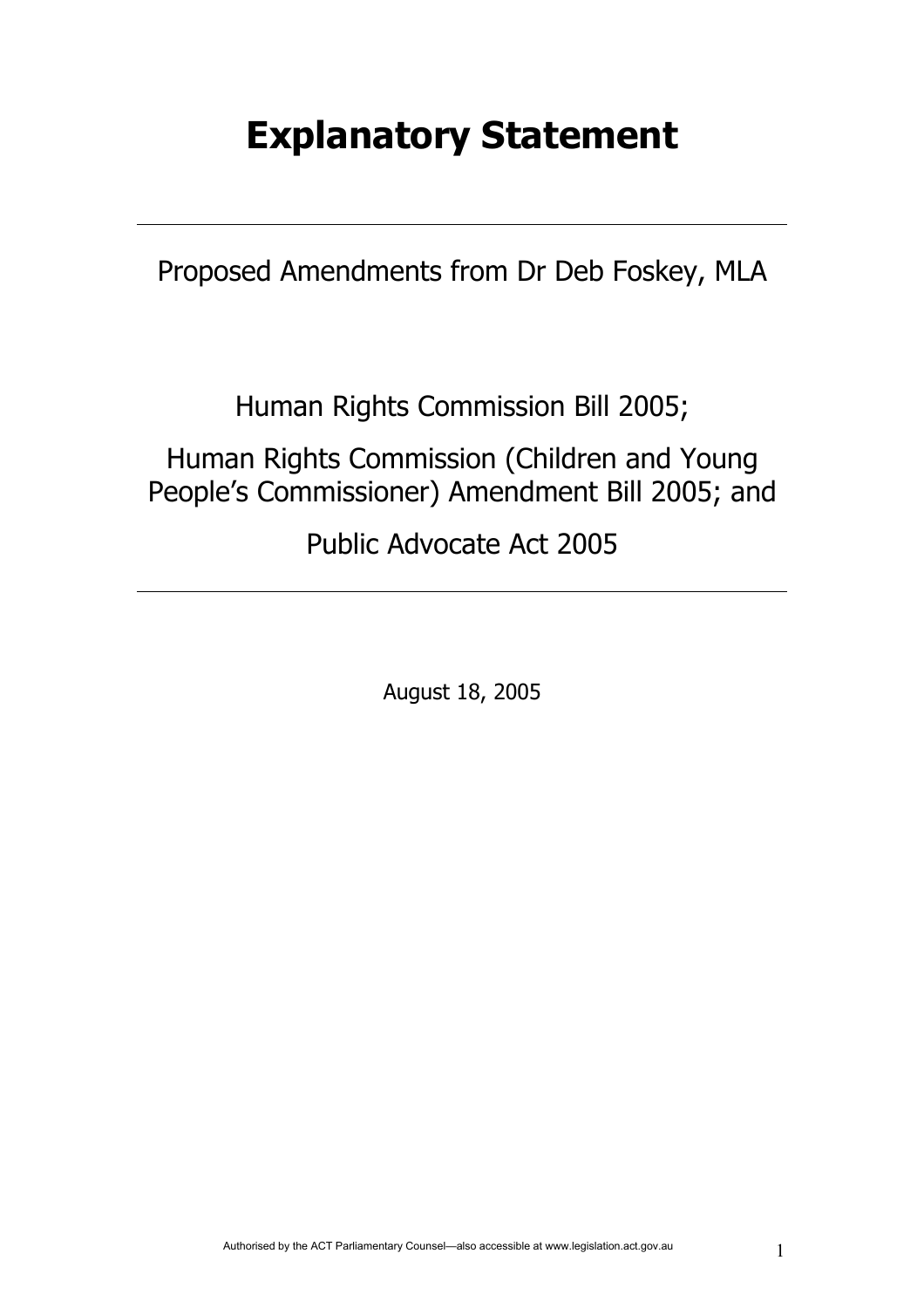## **Amendments to the Human Rights Commission Bill 2005**

## **Amendment 1 - Clause 6 – Objects of the Act**

This amendment inserts a new function for the Human Rights Commission (HRC) under the objects of the Act. The objects proposed in Clause 6 of the Act focus on the role of the Commission in 1) promoting the rights of individuals within service systems and 2) complaints handling. This amendment articulates a role for the commission in promoting human rights in the community; identifying and examining issues that affect the human rights and welfare of vulnerable groups in the community; and making recommendations to government and non-government agencies on legislation, policies, practices and services that affect vulnerable groups in the community. While this broader role is not precluded under the Act, it is given little emphasis. We believe that the community expects that the Commission will be proactive in promoting human rights but that this is not articulated well in the Bill. In developing the amendment we looked at consultation feedback on the proposed Human Rights Commission and drew on examples of functions from comparable statutory agencies interstate. Similar amendments are proposed in relation to the functions of the Disability and Community Services Commissioner, Health Services Commissioner and Children and Young People's Commissioner.

## **Amendment 2 – Clause 8(2) - New note regarding definition of disability**

This amendment inserts a note under the definition of disability in the HRC Bill clarifying that disability is defined differently in the Discrimination Act 1991. It is appropriate that the definition of disability in the Discrimination Act remain much broader than the one in this Act. However, given that some people accessing the Commission will be making discrimination complaints, it is important that the difference in the definitions is highlighted in order to avoid confusion.

#### **Amendment 3 & 6 – Clause 21(1)(aa) & 25(1)(aa) – Additional functions for the Disability and Community Services Commissioner and the Health Services Commissioner**

In line with the amendment to the functions of the HRC overall (amendment 1), amendments 3 & 4 insert additional functions for the Disability and Community Services Commissioner and the Health Services Commissioner. A similar amendment is proposed relating to the Children and Young People's Commissioner. The amendments expand the functions of individual commissioners to encompass the provision of education, information and advice; public awareness, research into issues affecting people with a disability, older people and carers, making recommendations to government and non-government agencies (beyond the context of service delivery) and promoting the participation of individuals in decisions that affect their own lives. The intent is to provide Commissioners with a clear statutory basis for being proactive and engaging with the community.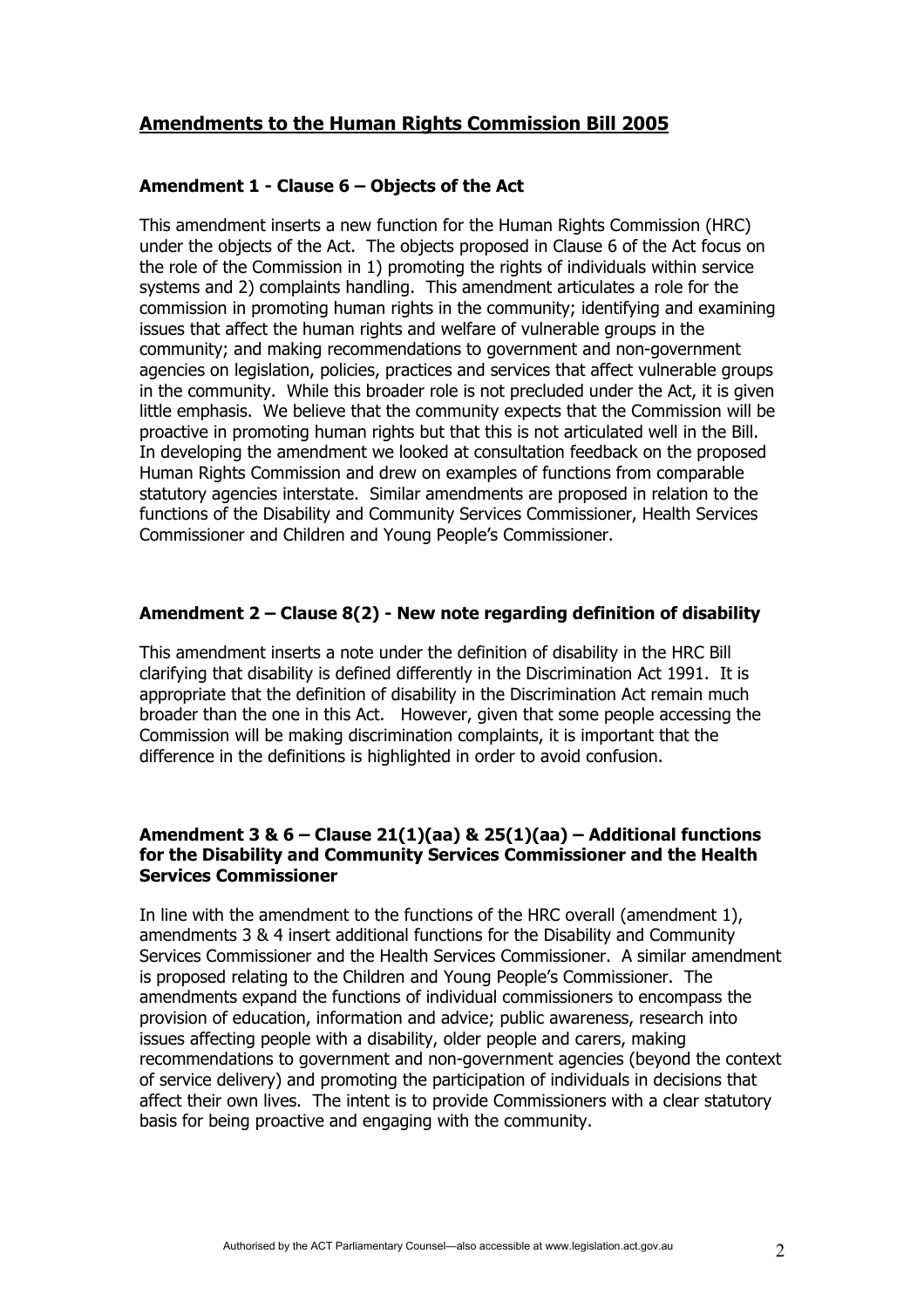## **Amendment 4, 5, 7 & 9 – Clause 21(2), 23(3) & 25(2) – Changes to the Authority of Commissioners**

There has been some concern from community groups regarding Commissioners losing individual autonomy and the capacity to make decisions as a result of parallel clauses in the Bill which subordinate the decisions of individual Commissioners to the collective decisions of the Commission overall. These amendments change the parallel clauses to retain the authority of individual commissioners in exercising the functions of their office while remaining subject to decisions of the Commission in relation to administrative matters. This also makes the restrictions that apply to the function of Commissioners consistent with the restriction of the President's functions in Clause 19(2).

#### **Amendments 8, 10 & 11 – Clause 26, 34(1) & 34(3) – Human Rights Commissioner and Discrimination Commissioner**

Amendment 8 removes the requirement in Clause 26 of the Bill that one person fills the two positions of the Human Rights Commission and the Discrimination Bill. Amendments 10 and 11 are consequential changes to related examples in Clauses 34(1) & 34(3). While it is the current situation that the Human Rights Commissioner and the Discrimination Commissioner are the same person there does not appear necessary to enshrine this in legislation. At some time in the future it might be preferable to have two separate positions, each of which could be part-time or fulltime dependant on work load. The amendment does not change the status quo, the Human Rights Commissioner and the Discrimination Commissioner can continue to be filled by one person. The amendment simply provides greater flexibility so that this can change in the future without changing requiring legislative amendment.

#### **Amendment 12 - Clause 45(2) – Introducing a time limit for the initial consideration of a complaint.**

Various community groups have expressed concern regarding the removal of the 60 day time limit for an initial investigation of discrimination complaints, arguing that this time limit has worked well and should be retained. According to experts in the field, delays in any initial consideration of a complaint can result in respondents to a complaint attempting to stifle the complaint; pressure being applied to people making complaints; parties becoming increasingly entrenched and inflexible as time passes and memories fading; all of which can impact on the potential for a satisfactory resolution of the complaint. Our amendment proposes a 90-day time limit to apply to the initial investigation of all complaints to determine whether the complaint can be dealt with by the Commission, or should otherwise be declined. This would allow 30 days for the complaint to be allocated to a commissioner or commissioners and 60 days for an initial investigation to be conducted and a decision made with regard to whether the complaint will be taken further or declined. It is important to note that the time limit applies only to an initial consideration, not to the full investigation or resolution of the complaint. The obligation on the Commission in Clause 45 of the Bill to 'deal with complaints promptly and efficiently' continues to apply to the investigation and resolution of complaints.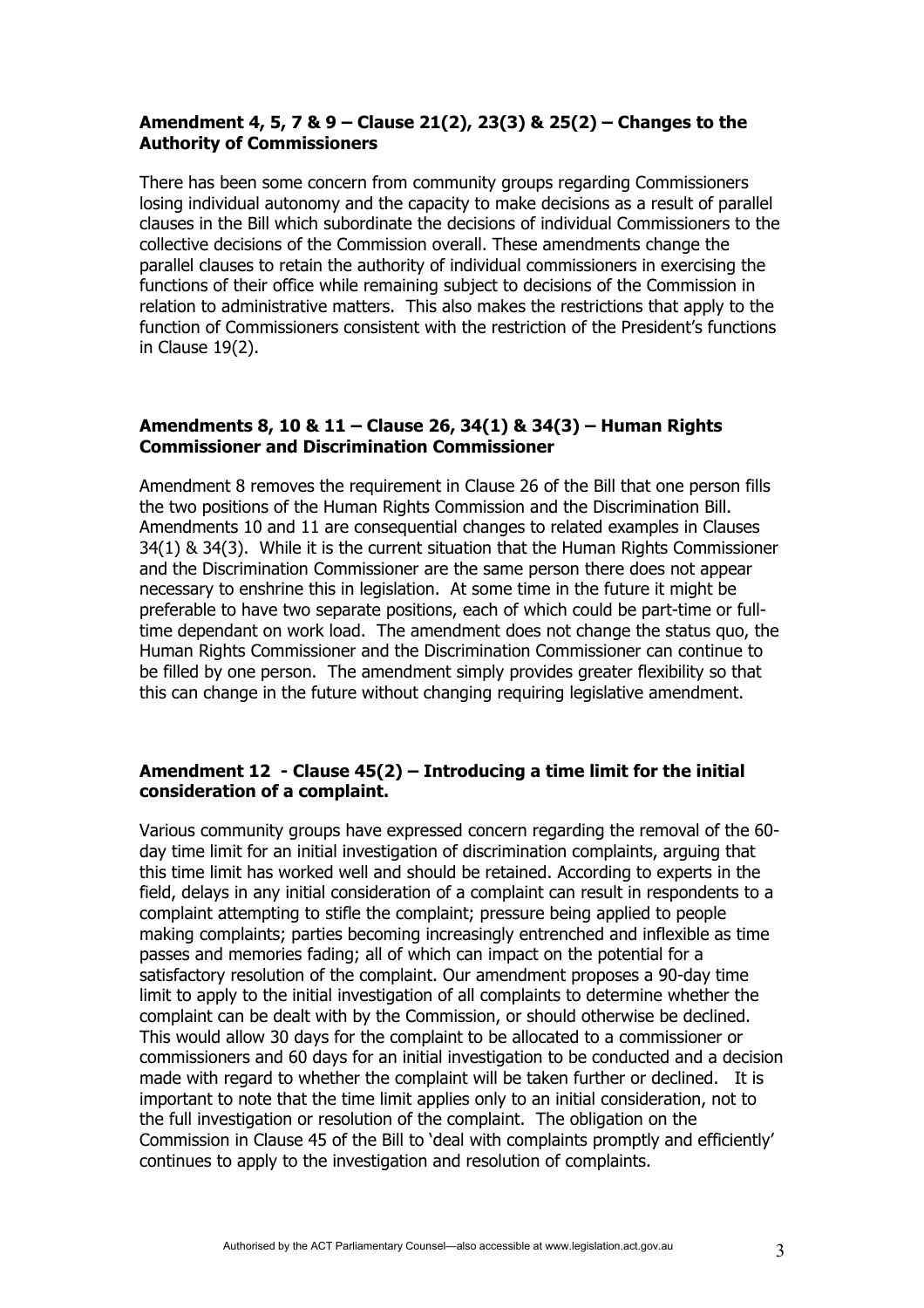## **Amendments 13 & 14 - Clauses 51(1) & 51(2) – Autonomy of Commissioners to refer a Complaint to Conciliation**

Clause 51 of the Bill places the authority to refer a complaint to conciliation with the Commission rather than individual Commissioners. The amendments change this to give individual Commissioners the authority to refer a complaint that they are investigating for conciliation, without reference back to a meeting of the Commission. We believe that it is important that Commissioners have decision-making authority in matters that have been delegated to them and that there are no unnecessary delays in referring matters to conciliation.

## **Amendments 15 & 16 - Clauses 87(1) & 87(2) – Autonomy of Commissioners to Report to the Minister**

Similar to the discussion above, Clause 87 of the Bill places the authority to make a report to the Minister with the Commission rather than individual Commissioners. The amendments change this to give individual Commissioners the authority to make a report to the Minister, without reference back to a meeting of the Commission. We believe that it is important that Commissioners have decision-making authority in matters that have been delegated to them and that Commissioners can act promptly in providing reports on matters of public importance.

## **Amendments to the Human Rights Commission (Children and Young People's Commissioner) Amendment Bill 2005**

## **Amendment 1 - Clause 13 – Additional Functions for the Children and Young People's Commissioner**

Consistent with our amendments (1, 3 & 6) to the functions of the HRC overall, the functions of the Disability and Community Services Commissioner and the functions of the Health Services Commissioner; this amendment proposes additional functions for the Children and Young People's Commissioner. Broadening the role of this Commissioner is particularly important because supporting the rights and welfare of children and young has unique challenges that extend beyond service delivery settings. It is worth noting that in community consultations conducted by the Government, stakeholders identified the proactive promotion of rights and community education as primary roles of the Children and Young People's Commissioner ahead of the complaint handling function. We believe that stakeholders got it right and that this facet of the Commissioners work needs to be given clear emphasis in the legislation.

## **Amendment 2 - Clause 13 – Decision-making authority of the Children and Young People's Commissioner**

Consistent with amendments (4, 5, 7 & 9) to the HRC Bill, this amendment narrows the range of decisions by the Children and Young People's Commissioner that are subject to decisions of the Commission as a whole. The Bill states that exercising the functions of the Children & Young People's Commissioner is subject to decisions by the Commission. This could mean that any decisions of the Children and Young People's commissioner are subject to decisions made by a meeting of all the Commissioners and the President of the Human Rights Commission. The